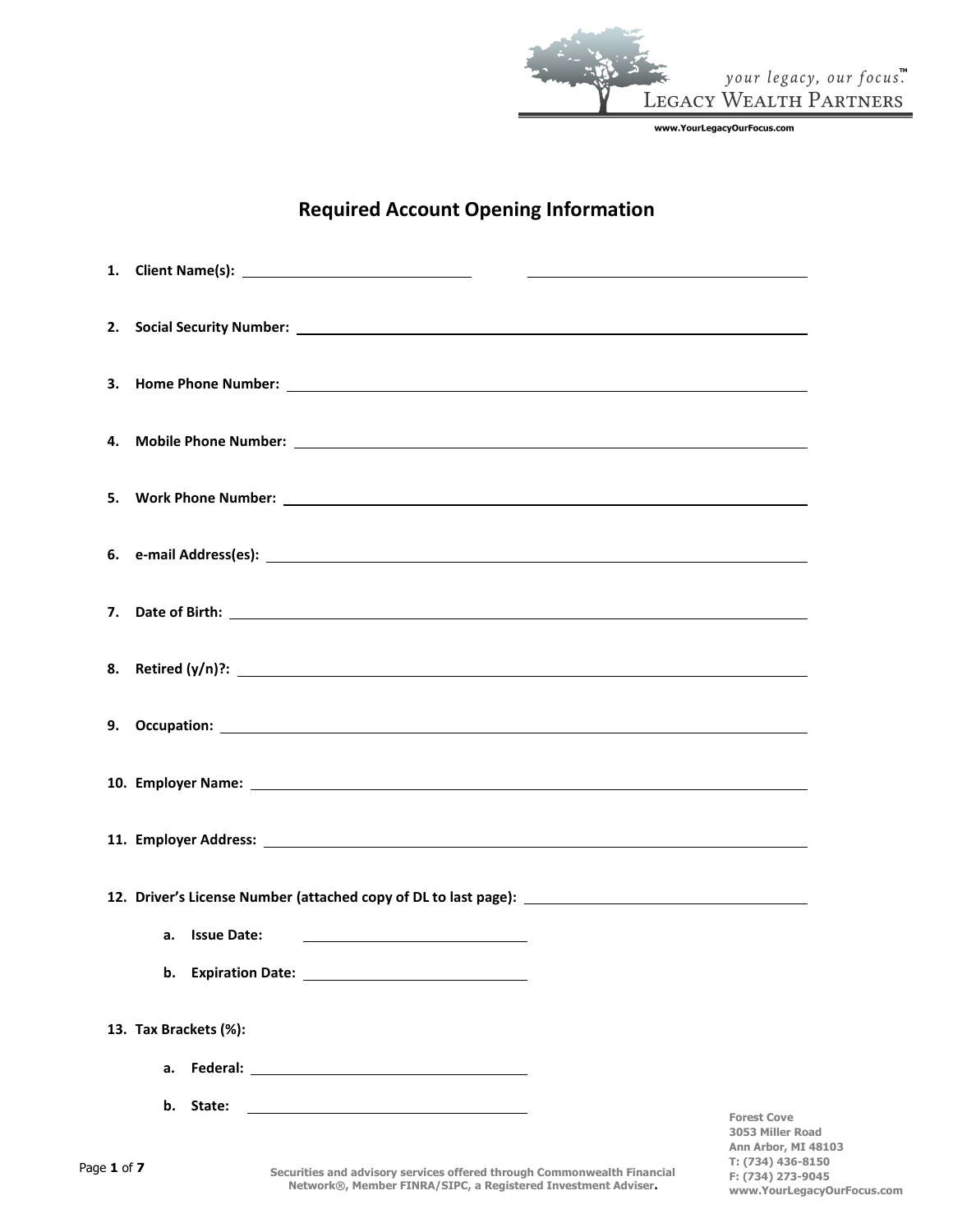

# **Required Account Opening Information (continued)**

**14. Annual Income (Gross): 15. Net Worth (Excluding Primary Residence: 16. What is the Composition of your Assets (excluding Primary Residence)?** *Must Total 100%* **a. Rental Property % e. Individual Equities % b. Vacation Property % f. Individual Bonds % c. Mutual Funds % g. Checking/Savings/Cash % d. Annuities % 17. Primary Beneficiary Information a. Primary Beneficiary:** • **Name:** • **Date of Birth:** • **Social Security Number:** • **% Beneficiary Ownership:** • **Per Capita or Per Stirpes?:**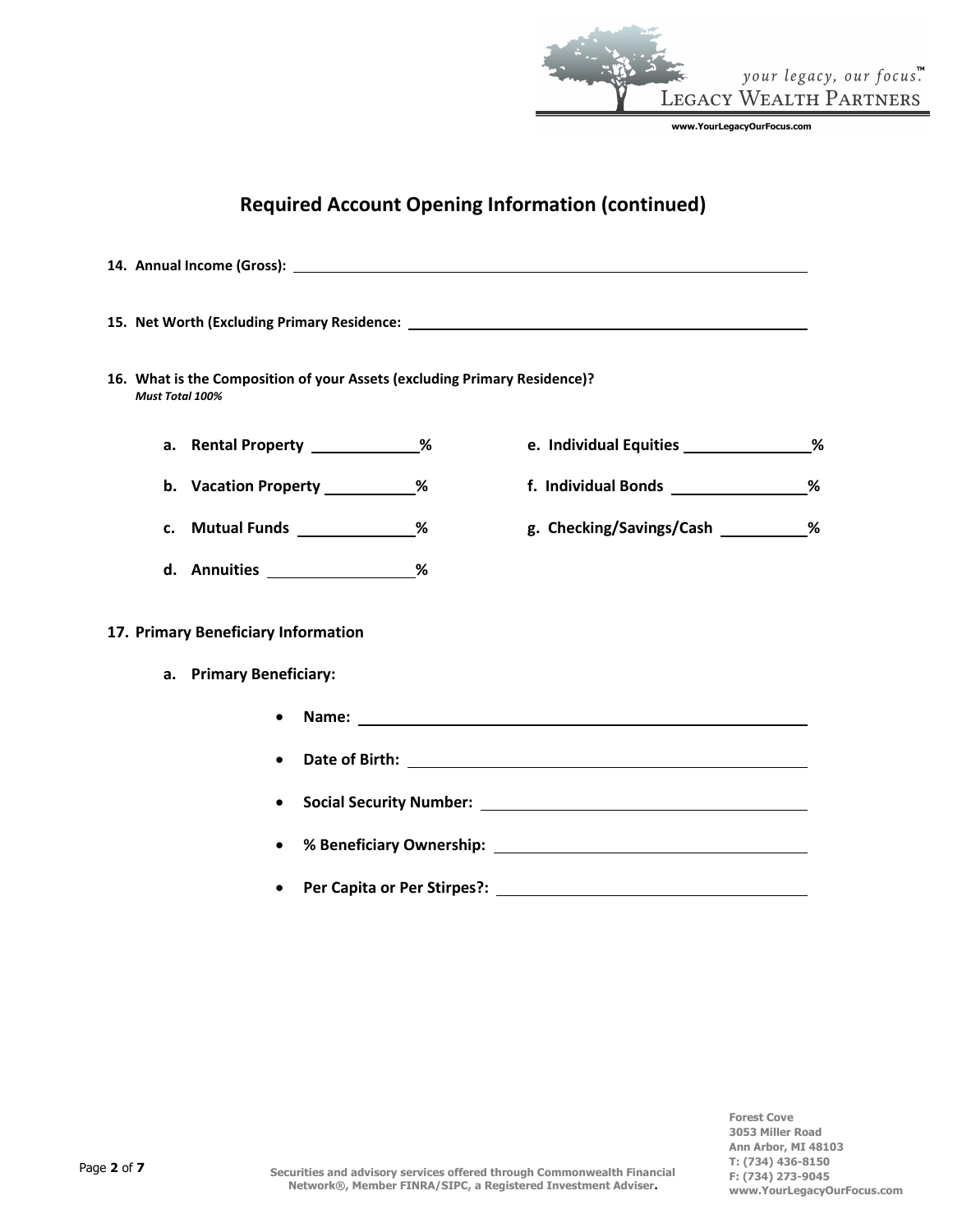

# **Required Account Opening Information (continued)**

- **17. Primary Beneficiary Information (continued)**
	- **b. Primary Beneficiary:**
		- **Name:**
		- **Date of Birth:**
		- **Social Security Number:**
		- **% Beneficiary Ownership:**
			- **Per Capita or Per Stirpes?:**

# **c. Primary Beneficiary:**

- **Name:** <u>*<u><b>*</u></u>
- **Date of Birth:**
- **Social Security Number:**
- **% Beneficiary Ownership:**
	- **Per Capita or Per Stirpes?:**

## **18. Contingent Beneficiary Information**

- **a. Contingent Beneficiary:**
	- **Name:**
	- **Date of Birth:**
	- **Social Security Number:**
	- **% Beneficiary Ownership:**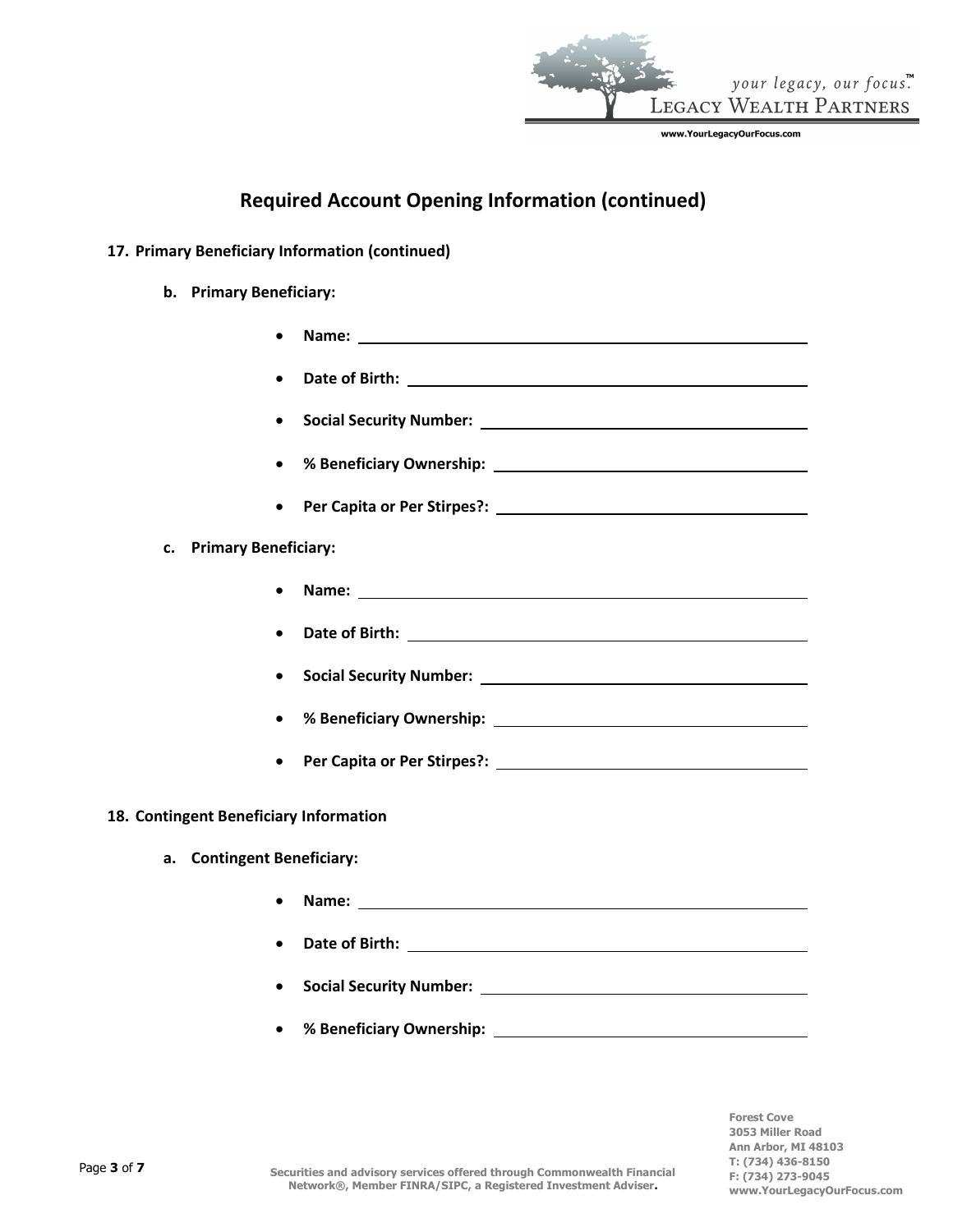

# **Required Account Opening Information (continued)**

#### **a. Contingent Beneficiary (continued):**

• **Per Capita or Per Stirpes?:**

#### **b. Contingent Beneficiary:**

- **Name:**
- **Date of Birth:**
- **Social Security Number:**
- **% Beneficiary Ownership:**
- **Per Capita or Per Stirpes?:**

#### **c. Contingent Beneficiary:**

- **Name:**
- **Date of Birth:**
- **Social Security Number:**
- **% Beneficiary Ownership:**
- **Per Capita or Per Stirpes?:**

#### **d. Contingent Beneficiary:**

- **Name:**
- **Date of Birth:**
- **Social Security Number:**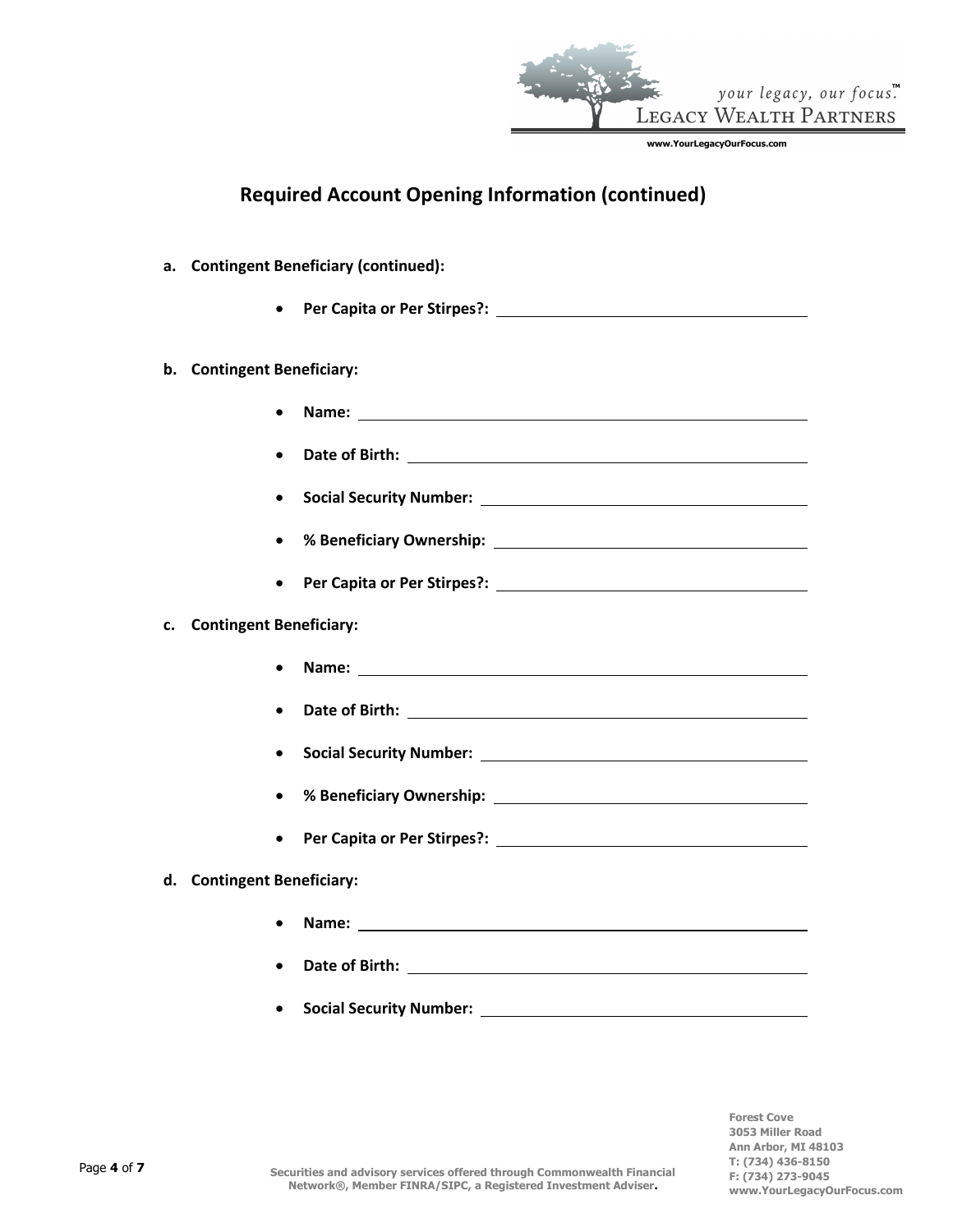

# **Required Account Opening Information (continued)**

**d. Contingent Beneficiary (continued):**

• **% Beneficiary Ownership:**

• **Per Capita or Per Stirpes?:**

**19. Copy of Driver's License – front and back (affix below):**

*FRONT*

*BACK*

**Forest Cove 3053 Miller Road Ann Arbor, MI 48103 T: (734) 436-8150 F: (734) 273-9045 www.YourLegacyOurFocus.com**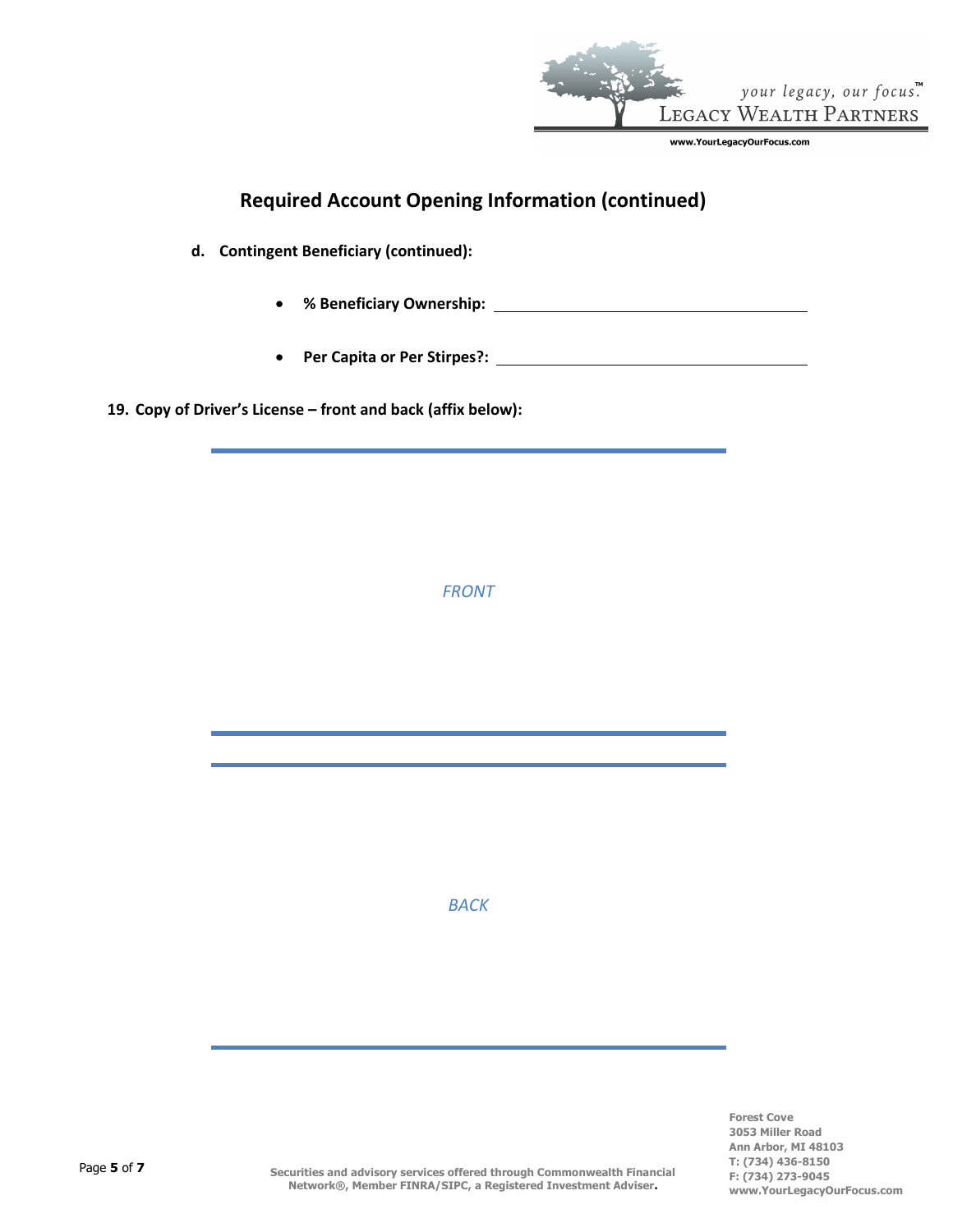

**F: (734) 273-9045**

**www.YourLegacyOurFocus.com**

# **Required Account Opening Information (continued)**

#### **20. Connections to Checking Account(s):**

a. Attach a Voided Check(s) (check with "VOID" written across the check) associated with the Checking Account(s) you want connected to your Portfolio for contributions and distributions below:



# b. *Retirement* Portfolio *Distributions*

|                |           | Net Distribution Amount Desired:                                     | Ś.               |                                  |                                          |
|----------------|-----------|----------------------------------------------------------------------|------------------|----------------------------------|------------------------------------------|
|                | $\bullet$ | Frequency of Distribution (circle): Monthly, Semi-Annually, Annually |                  |                                  |                                          |
|                | $\bullet$ | Federal Income Tax % Withholding:                                    |                  | %                                |                                          |
|                | $\bullet$ | State Income Tax % Withholding:                                      |                  | %                                |                                          |
|                | $\bullet$ | Day of Month (1 <sup>st</sup> , 20 <sup>th</sup> , etc.)             |                  |                                  |                                          |
| $\mathsf{C}$ . |           | Retirement Portfolio Contributions                                   |                  |                                  |                                          |
|                | $\bullet$ | <b>Contribution Amount Desired:</b>                                  | \$               |                                  |                                          |
|                | ٠         | Frequency of Contribution (circle):                                  |                  | Monthly, Semi-Annually, Annually |                                          |
|                |           | Day of Month (1st, 20 <sup>th</sup> , etc.)                          |                  | <b>Forest Cove</b>               |                                          |
|                |           |                                                                      | 3053 Miller Road |                                  |                                          |
|                |           |                                                                      |                  |                                  | Ann Arbor, MI 48103<br>T: (734) 436-8150 |